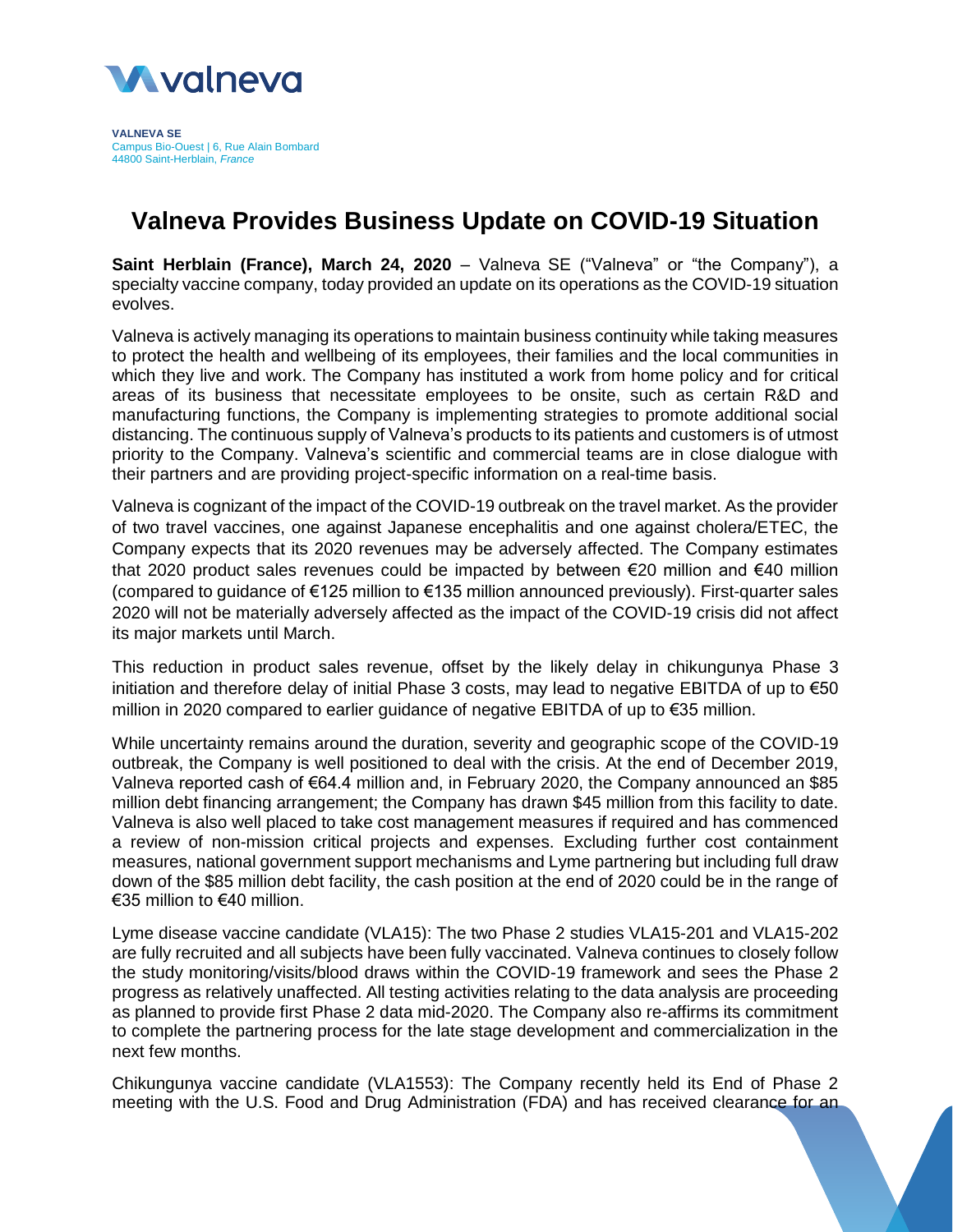

Accelerated Approval Pathway. Finalization of remaining activities for Phase 3 entry including the alignment on execution plans and protocols with the Company's Contract Research Organization partner and the FDA are progressing. Valneva is advancing all activities to allow Phase 3 initiation as soon as the COVID-19 situation permits. Currently, the Company's assumption is that it may start Phase 3 in the fourth quarter of this year, representing approximately a delay of 3 to 6 months compared to its original plans.

**Thomas Lingelbach, Chief Executive Officer at Valneva**, commented *"Our fully integrated business model combined with a strong balance sheet provides a strong basis for sustainability even in this global crisis. While it is difficult to predict the precise impact, and we feel that there may even be a positive mid to long term effect on the vaccine market leading to an increase in vaccination awareness, we estimate that 2020 product sales in the travelers segment will be significantly impacted, notably in the second and third quarters, with a market recovery in the fourth quarter. We are pleased that the current stage of our two leading, unique development programs against Lyme and Chikungunya largely permits progression according to plan with very moderate impact."*

Valneva will continue to monitor the COVID-19 situation carefully and work closely with its partners, customers and the regulatory agencies. The Company plans to provide a complete business update during the publication of its first quarter results on May 7, 2020.

## **About Valneva SE**

Valneva is a specialty vaccine company focused on prevention against diseases with major unmet needs. Valneva's portfolio includes two commercial vaccines for travelers: IXIARO<sup>®</sup>/JESPECT<sup>®</sup> indicated for the prevention of Japanese encephalitis and DUKORAL<sup>®</sup> indicated for the prevention of cholera and, in some countries, prevention of diarrhea caused by ETEC. The Company has various vaccines in development including unique vaccines against Lyme disease and chikungunya. Valneva has operations in Austria, Sweden, the United Kingdom, France, Canada and the US with over 500 employees. More information is available at [www.valneva.com](http://www.valneva.com/)

## **Valneva Investor and Media Contacts**

Laetitia Bachelot-Fontaine Director of Investor Relations & Corporate Communications M +33 (0)6 4516 7099 investors@valneva.com

Teresa Pinzolits Corporate Communications Specialist T +43 (0)1 20620 1116 communications@valneva.com

## **Forward-Looking Statements**

This press release contains certain forward-looking statements relating to the business of Valneva, including with respect to the progress, timing and completion of research, development and clinical trials for product candidates, the ability to manufacture, market, commercialize and achieve market acceptance for product candidates, the ability to protect intellectual property and operate the business without infringing on the intellectual property rights of others, estimates for future performance and estimates regarding anticipated operating losses, future revenues, capital requirements and needs for additional financing. In addition, even if the actual results or development of Valneva are consistent with the forward-looking statements contained in this